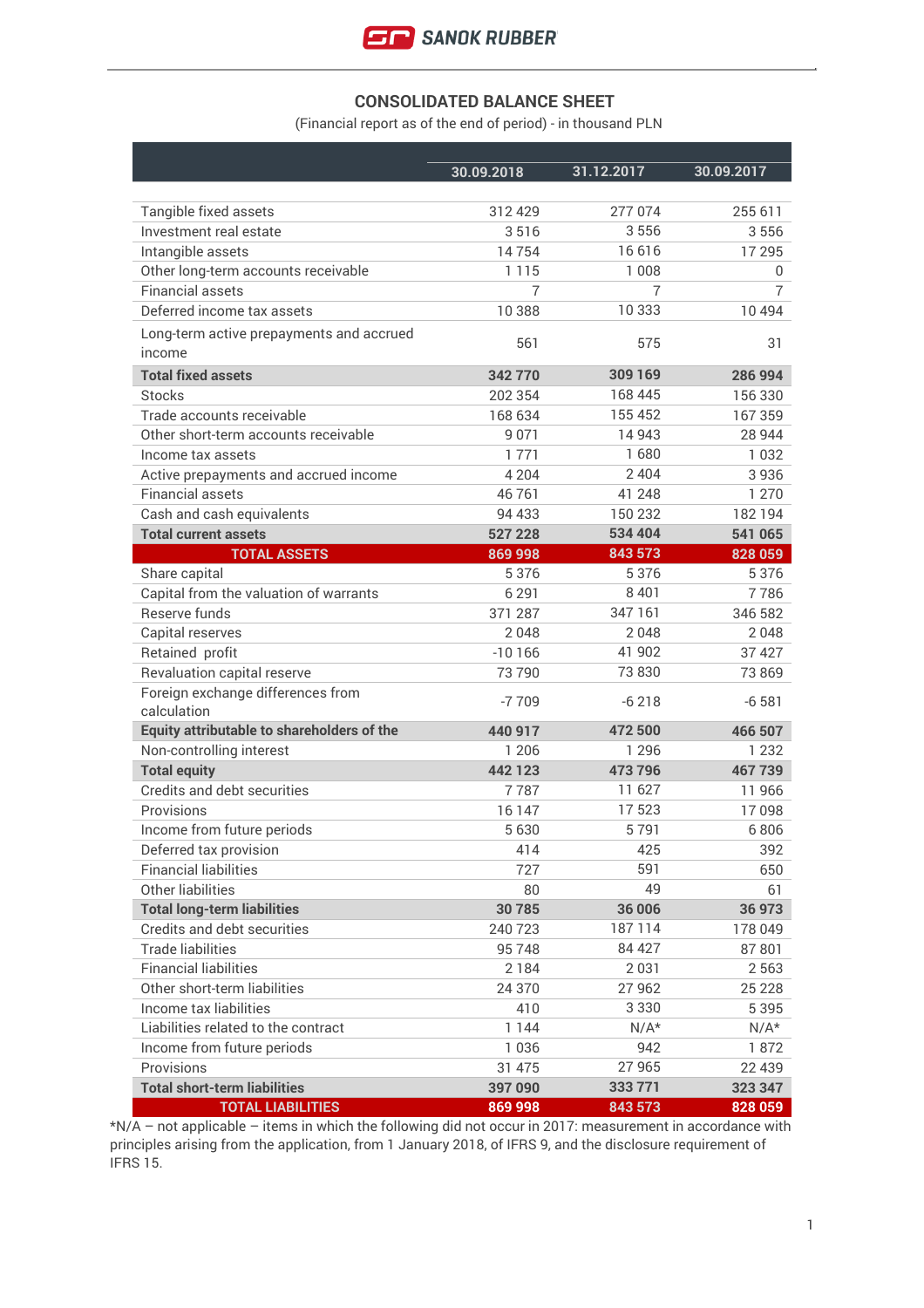

#### **CONSOLIDATED PROFIT AND LOSS ACCOUNT**

in thousand PLN

|                                                                                                       | 01.07.2018-<br>30.09.2018 | 01.01.2018-<br>30.09.2018 | 01.07.2017-<br>30.09.2017 | 01.01.2017-<br>30.09.2017 |
|-------------------------------------------------------------------------------------------------------|---------------------------|---------------------------|---------------------------|---------------------------|
| Sales revenue                                                                                         | 254759                    | 762 318                   | 249 976                   | 753 529                   |
| Cost of sales                                                                                         | 196 391                   | 591 263                   | 186 284                   | 566 126                   |
| <b>Gross profit on sales</b>                                                                          | 58 368                    | 171 055                   | 63 692                    | 187403                    |
| Selling cost                                                                                          | 8538                      | 24759                     | 9389                      | 24 4 22                   |
| General and administrative expenses                                                                   | 28 8 8 9                  | 81 896                    | 23 656                    | 70 014                    |
| <b>Core business result</b>                                                                           | 20 941                    | 64 400                    | 30 647                    | 92 967                    |
| Other operating income                                                                                | 3415                      | 6912                      | 1 1 0 5                   | 5 6 4 4                   |
| Other operating expenses                                                                              | 227                       | 1 1 3 5                   | $-46$                     | 668                       |
| Loss (profit) due to impairment (reversal of<br>losses) of trade receivables and other<br>receivables | 285                       | 287                       | $N/A*$                    | $N/A*$                    |
| <b>Operating result</b>                                                                               | 24 4 14                   | 70 464                    | 31798                     | 97 943                    |
| Interest income                                                                                       | 462                       | 2 3 9 7                   | $N/A*$                    | $N/A*$                    |
| Other financial income                                                                                | $-1405$                   | 779                       | 130                       | 5 3 2 3                   |
| <b>Financial expenses</b>                                                                             | $-266$                    | 2997                      | 1 1 5 2                   | 4683                      |
| <b>Pre-tax profit</b>                                                                                 | 23737                     | 70 643                    | 30 7 7 6                  | 98 583                    |
| Income tax                                                                                            | 5 1 6 6                   | 16 984                    | 7148                      | 23 143                    |
| current                                                                                               | 4773                      | 16923                     | 7700                      | 24 3 5 9                  |
| deferred                                                                                              | 393                       | 61                        | $-552$                    | $-1216$                   |
| <b>Net profit</b>                                                                                     | 18571                     | 53 659                    | 23 6 28                   | 75 440                    |
|                                                                                                       |                           |                           |                           |                           |
| attributable to shareholders of the Parent Entity                                                     | 18 507                    | 53 400                    | 23 518                    | 75 168                    |
| attributable to non-controlling interest                                                              | 64                        | 259                       | 110                       | 272                       |
|                                                                                                       |                           |                           |                           |                           |
| Weighted-average number of shares                                                                     | 26 881 922                |                           | 26 881 922                |                           |
| Earnings per share                                                                                    | 1,99                      |                           | 2,80<br>27 957 194        |                           |
| Weighted-average diluted number of shares<br>Diluted earnings per share                               | 27 509 164                |                           |                           |                           |
|                                                                                                       |                           | 1,94                      |                           | 2,69                      |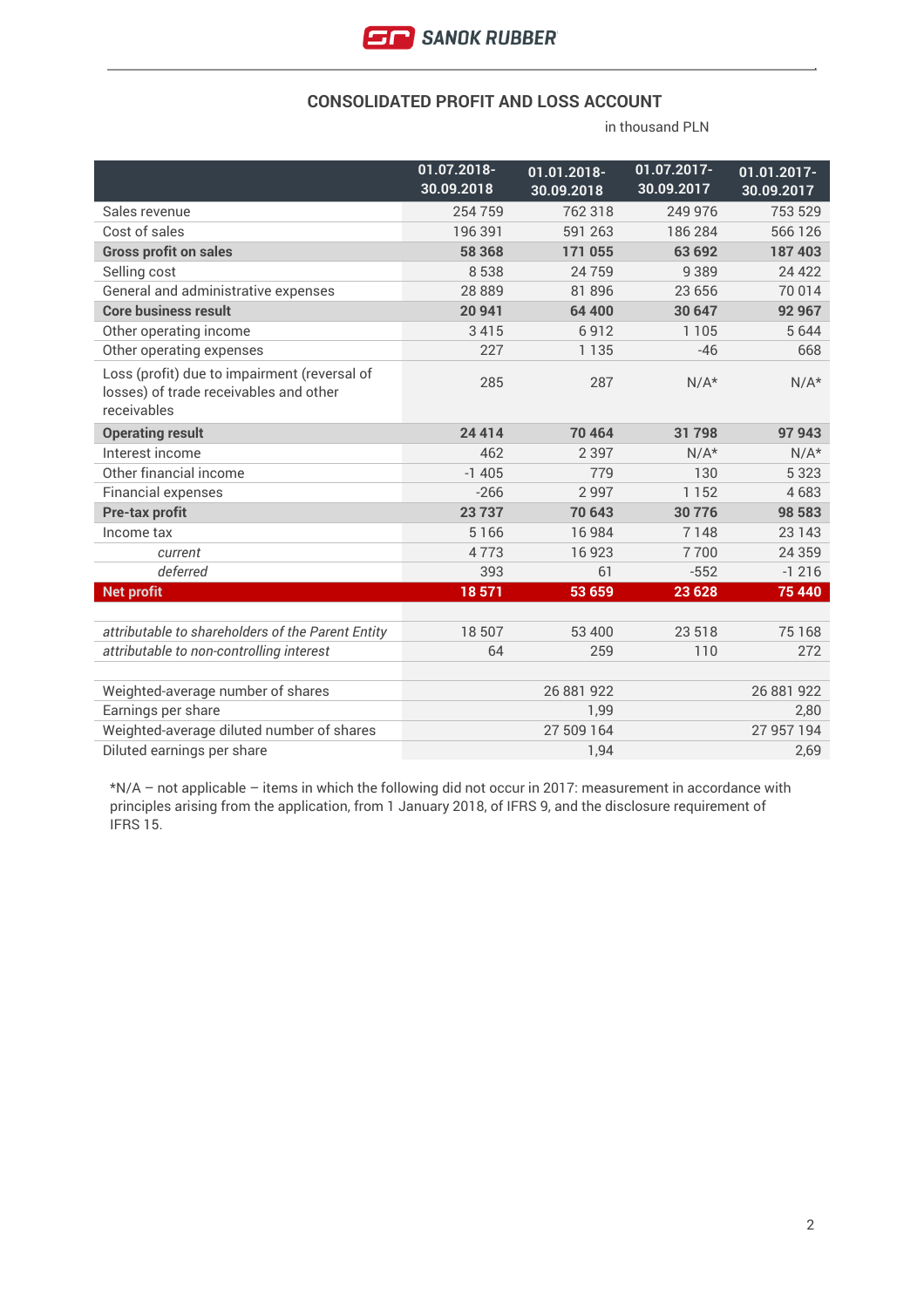

### **CONSOLIDATED CASH FLOW STATEMENT**

in thousand PLN

|                                                                             |          | For the period from 01.01 to 30.09 |  |  |
|-----------------------------------------------------------------------------|----------|------------------------------------|--|--|
|                                                                             | 2018     | 2017                               |  |  |
| <b>Net profit</b>                                                           | 53 400   | 75 168                             |  |  |
| <b>Total adjustments:</b>                                                   | $-8265$  | $-11358$                           |  |  |
| Profit attributable to the non-controlling shareholders                     | 259      | 272                                |  |  |
| Depreciation                                                                | 30473    | 28 138                             |  |  |
| Net foreign exchange (gains) losses                                         | 106      | $-1594$                            |  |  |
| Net interest and dividends                                                  | 1 2 7 9  | 1057                               |  |  |
| Income tax on profit before taxation<br>$\overline{\phantom{0}}$            | 16923    | 24 359                             |  |  |
| (Gains) losses from investing activities<br>$\qquad \qquad -$               | $-1733$  | $-687$                             |  |  |
| Change in provisions<br>$\qquad \qquad -$                                   | 2 1 2 3  | $-578$                             |  |  |
| Change in stocks<br>$\overline{\phantom{0}}$                                | $-33909$ | $-16403$                           |  |  |
| Change in accounts receivable                                               | $-17809$ | $-39679$                           |  |  |
| Change in liabilities                                                       | 9036     | 9045                               |  |  |
| Change in active prepayments and accrued income<br>$\overline{\phantom{0}}$ | $-1908$  | $-1902$                            |  |  |
| Other adjustments<br>$\overline{\phantom{0}}$                               | -3 817   | 2 4 8 0                            |  |  |
| Income tax paid                                                             | $-9288$  | $-15866$                           |  |  |
| <b>Net cash from operating activities</b>                                   | 45 135   | 63810                              |  |  |
| Income from sales of tangible and intangible fixed assets                   | 4 2 4 0  | 2764                               |  |  |
| Acquisition of tangible and intangible fixed assets                         | $-66875$ | $-56573$                           |  |  |
| Income from financial assets                                                | 25       | 31                                 |  |  |
| Dividend paid to minority shareholders                                      | $-342$   | -771                               |  |  |
| Other                                                                       | $-6078$  | 385                                |  |  |
| <b>Net cash from investing activities</b>                                   | $-69030$ | $-54164$                           |  |  |
| Change in credit status                                                     | 49 663   | 21 474                             |  |  |
| Interest paid                                                               | $-1280$  | $-1057$                            |  |  |
| Dividend paid to shareholders                                               | $-80646$ | -96 775                            |  |  |
| Other                                                                       | 367      | $-65$                              |  |  |
| <b>Net cash from financing activities</b>                                   | $-31896$ | $-76423$                           |  |  |
| Change in cash                                                              | $-55791$ | $-66777$                           |  |  |
| Change in cash resulting from foreign exchange differences                  | -8       | -2                                 |  |  |
| Cash at beginning of period                                                 | 150 232  | 248 973                            |  |  |
| Change in net cash                                                          | -55 799  | $-66779$                           |  |  |
| <b>Cash at end of period</b>                                                | 94 433   | 182194                             |  |  |
| including restricted cash                                                   | 580      | 96                                 |  |  |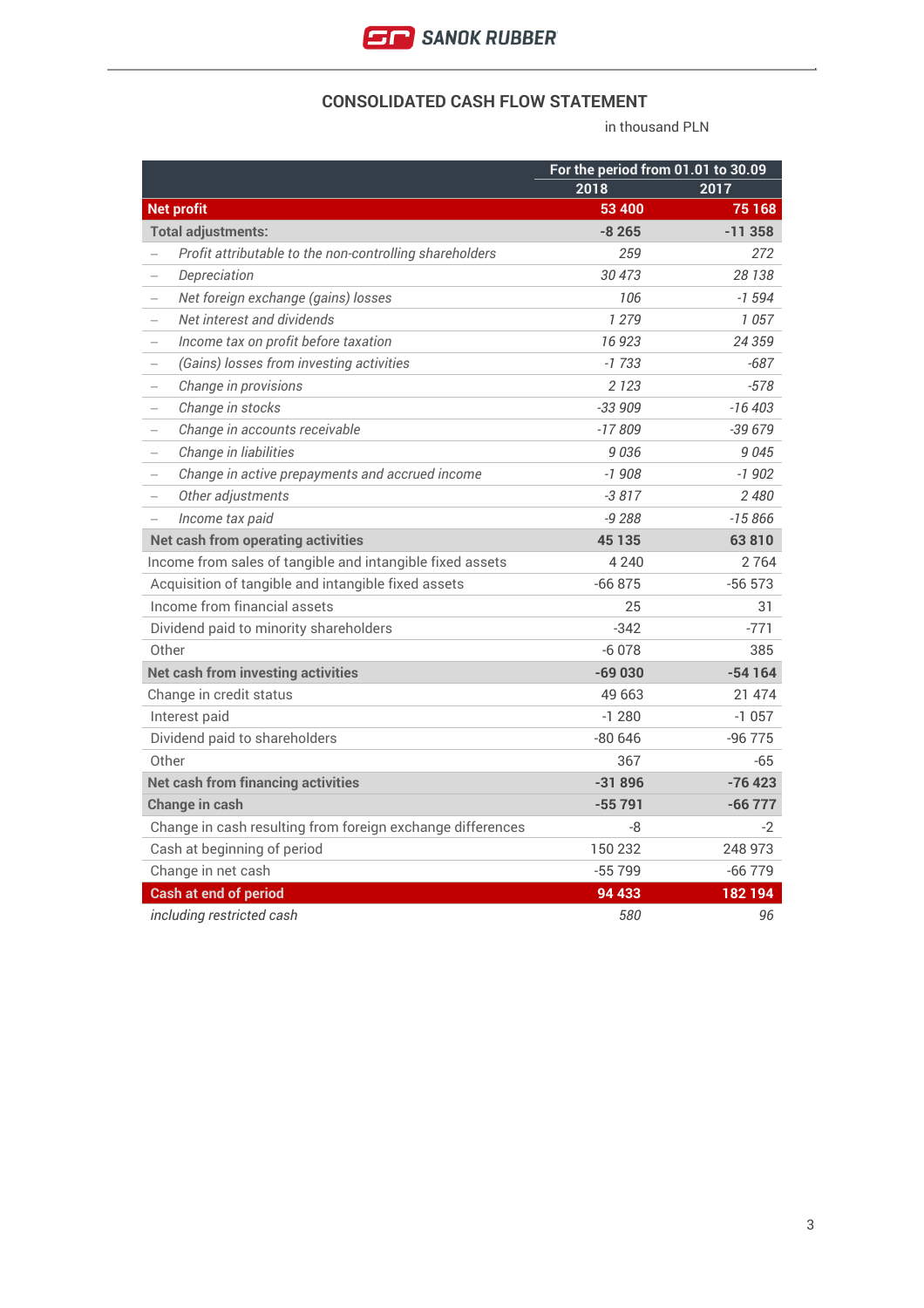

## **BALANCE SHEET OF SANOK RC SA**

(Financial report as of the end of period) - in thousand PLN

|                                                    | 30.09.2018 | 31.12.2017 | 30.09.2017 |
|----------------------------------------------------|------------|------------|------------|
|                                                    |            |            |            |
| Tangible fixed assets                              | 219 473    | 182044     | 159 480    |
| Investment real estate                             | 69         | 109        | 109        |
| Intangible assets                                  | 6675       | 8 3 5 3    | 9069       |
| Other short-term accounts receivable               | 1 1 1 5    | 1 0 0 8    | $\Omega$   |
| <b>Financial assets</b>                            | 171 253    | 89 398     | 134 655    |
| Deferred income tax assets                         | 5 5 4 5    | 3903       | 3588       |
| Long-term active prepayments and<br>accrued income | 561        | 575        | 31         |
| <b>Total fixed assets</b>                          | 404 691    | 285 390    | 306 932    |
| <b>Stocks</b>                                      | 106774     | 94 376     | 87 493     |
| Trade accounts receivable                          | 141 041    | 130 973    | 148 914    |
| Other short-term accounts receivable               | 6998       | 7952       | 15 900     |
| Active prepayments and accrued income              | 1 3 6 3    | 904        | 1 1 7 5    |
| <b>Financial assets</b>                            | 53 323     | 111 017    | 21 556     |
| Cash and cash equivalents                          | 87 227     | 142788     | 175 424    |
| <b>Total current assets</b>                        | 396 726    | 488 010    | 450 462    |
| <b>TOTAL ASSETS</b>                                | 801 417    | 773 400    | 757 394    |
| Share capital                                      | 5376       | 5376       | 5 3 7 6    |
| Reserve funds                                      | 342 252    | 315700     | 315 360    |
| Capital from the valuation of warrants             | 6 2 9 1    | 8401       | 7786       |
| Retained profit                                    | 54 318     | 106 928    | 91 512     |
| Revaluation capital reserve                        | 69 489     | 69 532     | 69 574     |
| <b>Total shareholders' equity</b>                  | 477726     | 505 937    | 489 608    |
| Provisions                                         | 12 3 4 7   | 13 2 3 2   | 12776      |
| Income from future periods                         | 36         | 132        | 169        |
| <b>Total long-term liabilities</b>                 | 12 3 8 3   | 13 3 64    | 12945      |
| Credits and debt securities                        | 217114     | 167905     | 163 565    |
| <b>Trade liabilities</b>                           | 60862      | 56 337     | 61 279     |
| <b>Financial liabilities</b>                       | 227        | 197        | 679        |
| Other short-term liabilities                       | 10421      | 9913       | 7852       |
| Income tax liabilities                             | 256        | 3 2 0 9    | 5194       |
| Liabilities related to the contract                | 1 1 4 4    | $N/A*$     | $N/A*$     |
| Income from future periods                         | 1 0 0 8    | 923        | 1856       |
| Provisions                                         | 20 276     | 15615      | 14416      |
| <b>Total short-term liabilities</b>                | 311 308    | 254 099    | 254 841    |
| <b>TOTAL LIABILITIES</b>                           | 801 417    | 773 400    | 757 394    |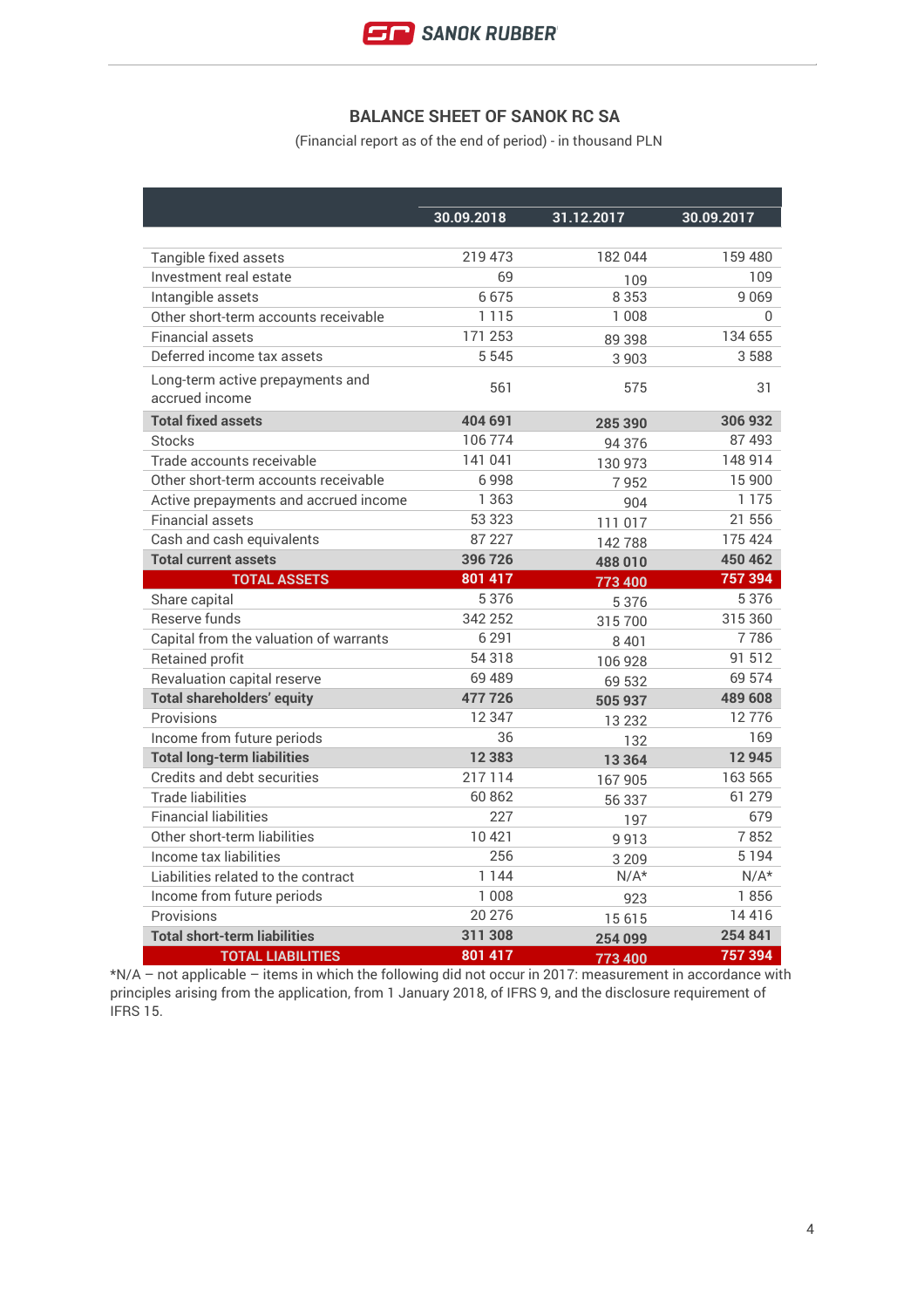

# **PROFIT AND LOSS ACCOUNT OF SANOK RC SA**

in thousand PLN

|                                                                      | 01.07.2018-<br>30.09.2018 | 01.01.2018-<br>30.09.2018 | 01.07.2017-<br>30.09.2017 | $01.01.2017 -$<br>30.09.2017 |
|----------------------------------------------------------------------|---------------------------|---------------------------|---------------------------|------------------------------|
| Sales revenue                                                        | 180 061                   | 549 790                   | 189 062                   | 556 808                      |
| Cost of sales                                                        | 143764                    | 436 000                   | 141 522                   | 418833                       |
| <b>Gross profit on sales</b>                                         | 36 297                    | 113790                    | 47 540                    | 137 975                      |
| Selling cost                                                         | 2717                      | 7553                      | 3 3 5 8                   | 8 0 4 1                      |
| General and administrative expenses                                  | 14861                     | 41 853                    | 10 049                    | 30 549                       |
| <b>Core business result</b>                                          | 18719                     | 64 384                    | 34 133                    | 99 385                       |
| Other operating income                                               | 3 2 2 6                   | 4414                      | 901                       | 3644                         |
| Other operating expenses                                             | 273                       | 972                       | $-11$                     | 441                          |
| Loss due to impairment of trade receivables<br>and other receivables | $-7$                      | 2741                      | $N/A*$                    | $N/A*$                       |
| <b>Operating result</b>                                              | 21 679                    | 65 085                    | 35 045                    | 102 588                      |
| Interest income                                                      | 1727                      | 5979                      | $N/A*$                    | $N/A*$                       |
| Other financial income                                               | $-677$                    | 4495                      | 989                       | 13 208                       |
| <b>Financial expenses</b>                                            | 548                       | 2952                      | 603                       | 2451                         |
| Pre-tax profit                                                       | 22 181                    | 72 607                    | 35 431                    | 113 345                      |
| Income tax                                                           | 4 2 4 8                   | 14587                     | 6961                      | 21833                        |
| current                                                              | 4 4 4 7                   | 15 554                    | 7075                      | 22 437                       |
| deferred                                                             | $-199$                    | $-967$                    | $-114$                    | $-604$                       |
| <b>Net profit</b>                                                    | 17933                     | 58 020                    | 28 470                    | 91 512                       |

| Weighted-average number of shares         | 26 881 922 | 26 881 922 |
|-------------------------------------------|------------|------------|
| Earnings per share                        | 2.16       | 3.40       |
| Weighted-average diluted number of shares | 27 509 164 | 27 957 194 |
| Diluted earnings per share                | 2.11       | 3.27       |